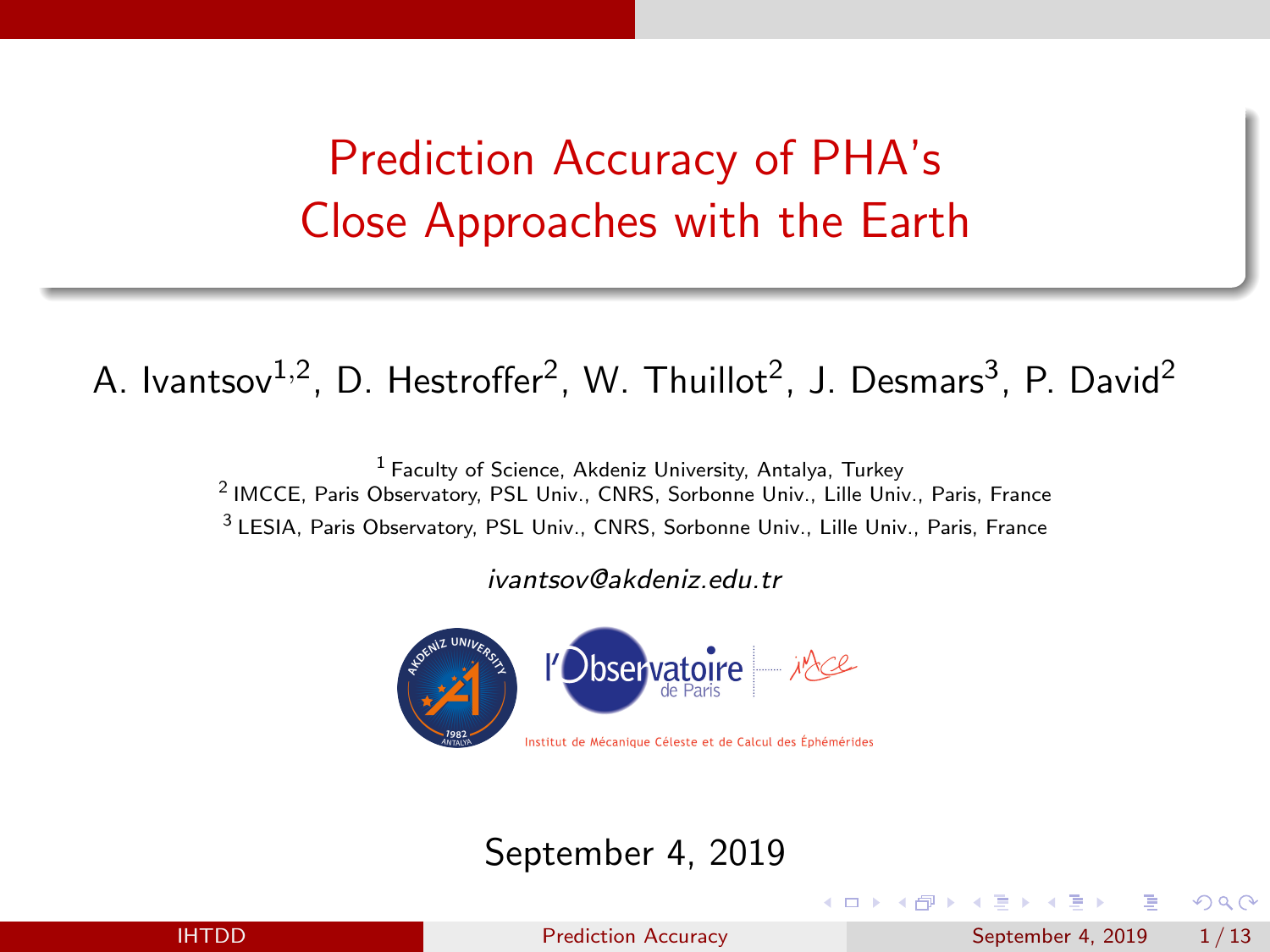





[Cross-identification results](#page-4-0)



[Discussion, problems, conclusions](#page-10-0)

造

ロ }  $4$   $\overline{m}$  }  $4$   $\overline{m}$  }  $4$   $\overline{m}$  }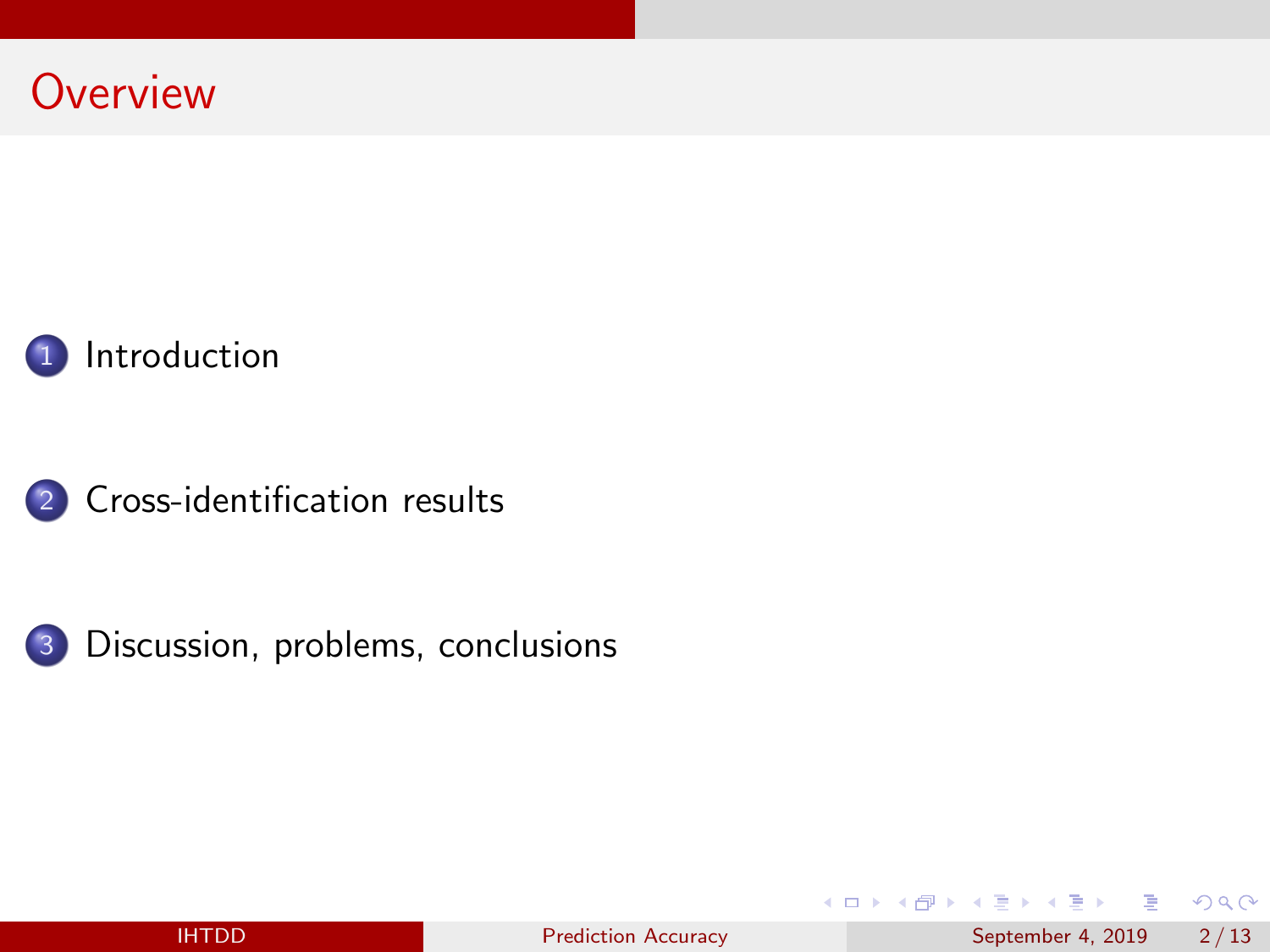## <span id="page-2-0"></span>World Ephemeris Services

- IAU Minor Planet Center (MPC) by giving the lists for both Forthcoming Close Approaches To The Earth, [https://minorplanetcenter.net/iau/lists/CloseApp.html,](https://minorplanetcenter.net/iau/lists/CloseApp.html) and Running Tallies, [https://minorplanetcenter.net;](https://minorplanetcenter.net)
- JPL Center for Near Earth Object Studies (CNEOS), [https://cneos.jpl.nasa.gov/ca/;](https://cneos.jpl.nasa.gov/ca/)
- ESA's Near-Earth Object Coordination Center (NEOCC), [http://neo.ssa.esa.int/web/guest/close-approaches;](http://neo.ssa.esa.int/web/guest/close-approaches)
- DynAstVO service of IMCCE at Paris Observatory PADC center, [http://vespa.obspm.fr.](http://vespa.obspm.fr)

 $QQ$ 

イロト イ団 トイ ヨト イヨト 一番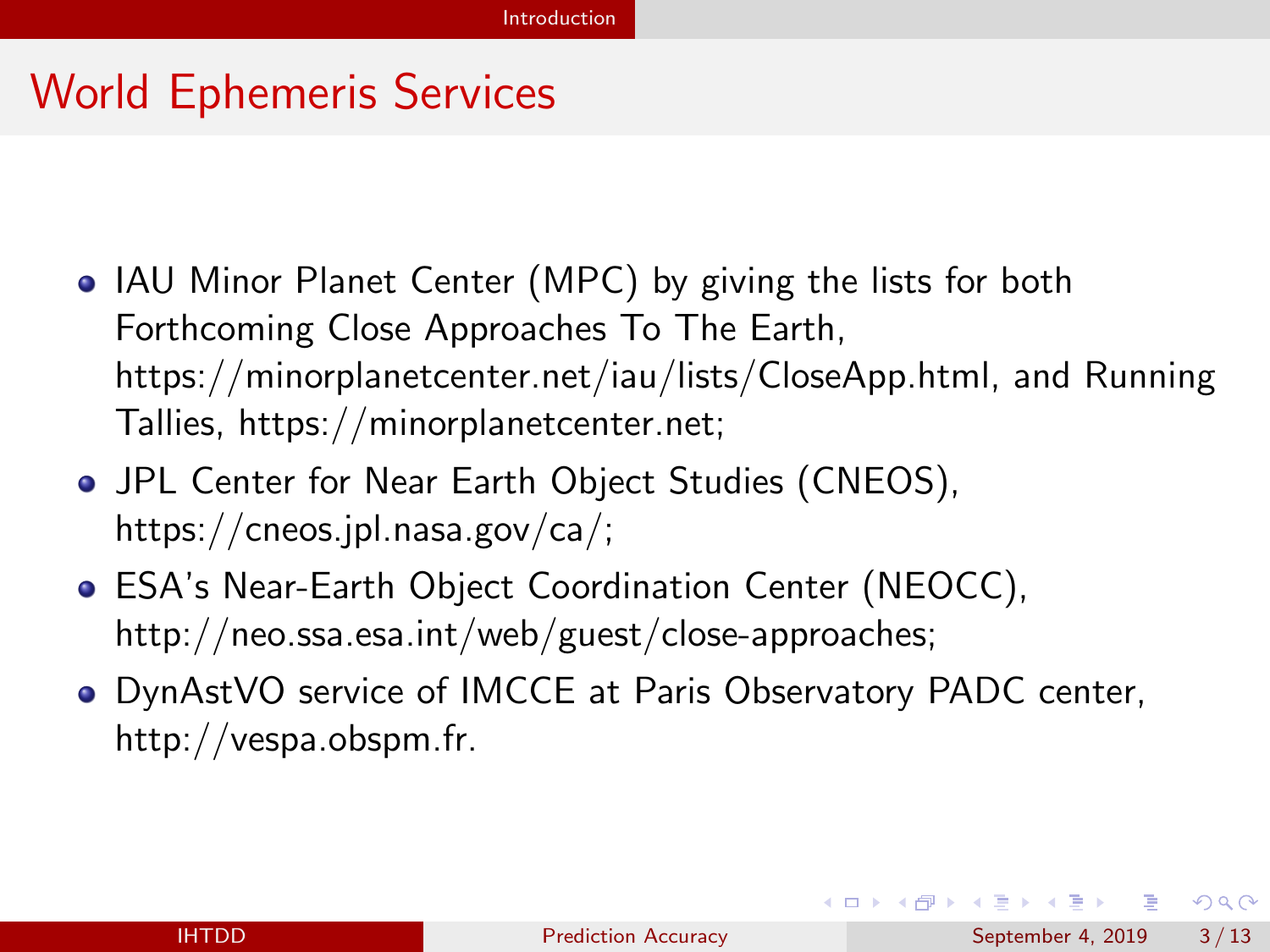## Hypothesis "Similarity in Data–Fitting–Prediction"

While the observational data used in the orbital fitting of asteroids are the same and consist of the astrometric and radar measurements collected by IAU MPC, there is an expectation to have similar predictions for the moments and distances of PHA close approaches with the Earth.

 $QQ$ 

イロト イ押ト イヨト イヨト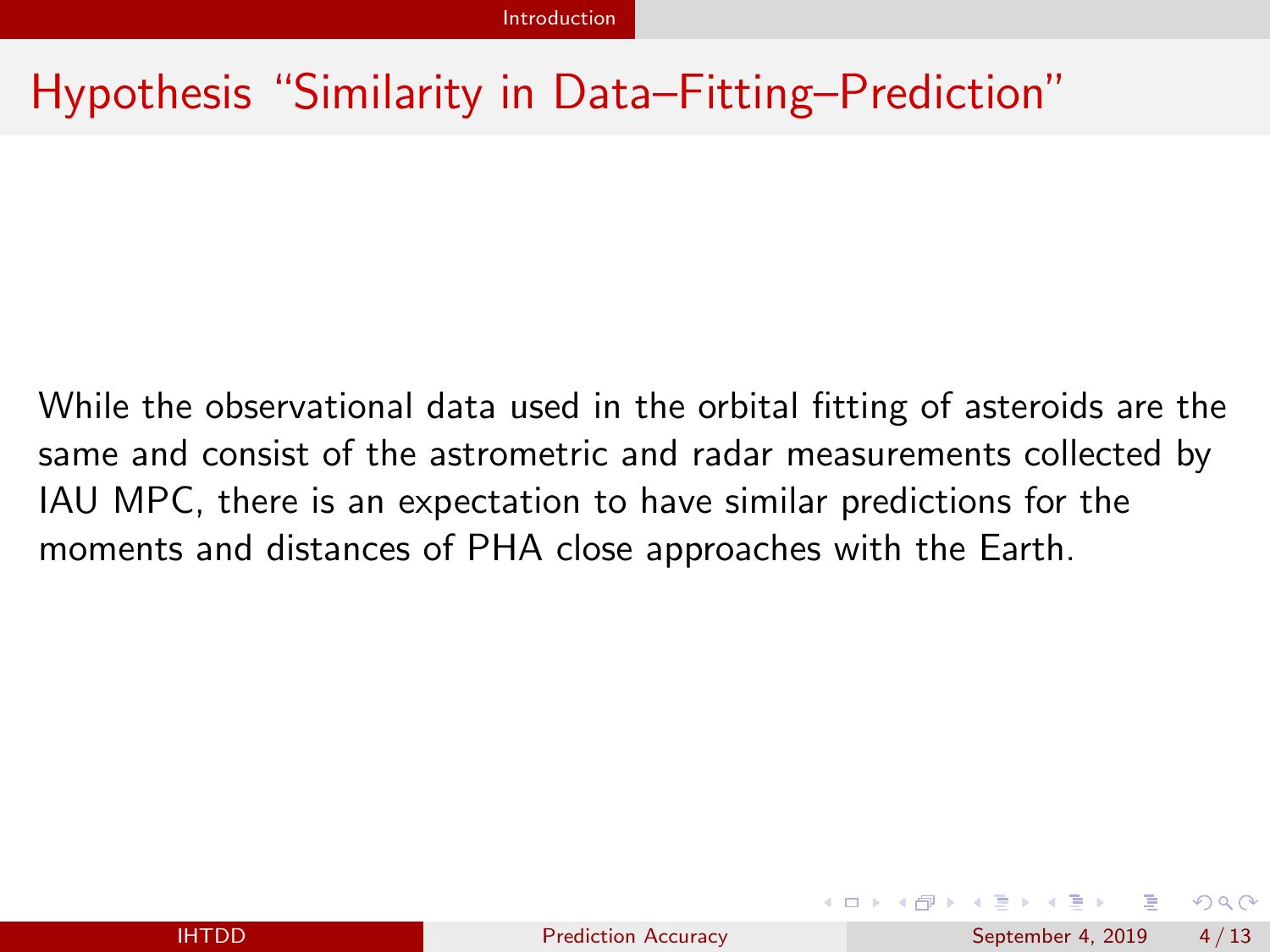## <span id="page-4-0"></span>The Venn diagram for cross-identification (Dec. 2, 2018)

The cross-identification of the close approaches within a one-year window: DynAstVO (97), CNEOS (68), MPC (43), NEOCC (90) while the combined set consists of 105 close events.



 $QQ$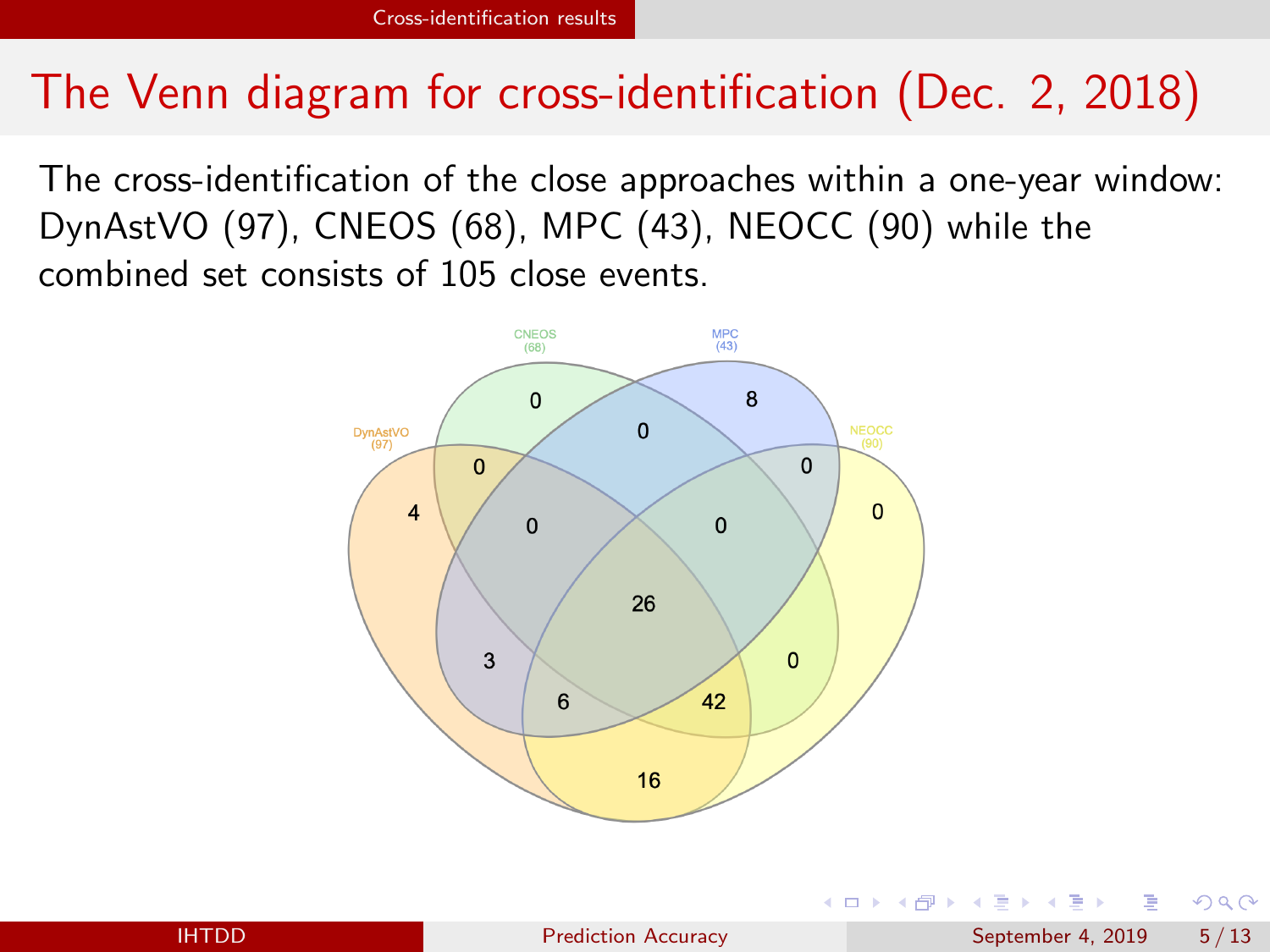## Comparison with the JPL HORIZONS calculations

| <b>Service</b> | Unique findings $\Delta_H \leq 0.05$ AU |  |
|----------------|-----------------------------------------|--|
| DynAstVO       |                                         |  |
| <b>CNEOS</b>   |                                         |  |
| MPC.           | R                                       |  |
| <b>NEOCC</b>   |                                         |  |

Table: The cross-identification starting Dec. 2, 2018

×.

目

イロト イ押ト イヨト イヨト

 $QQ$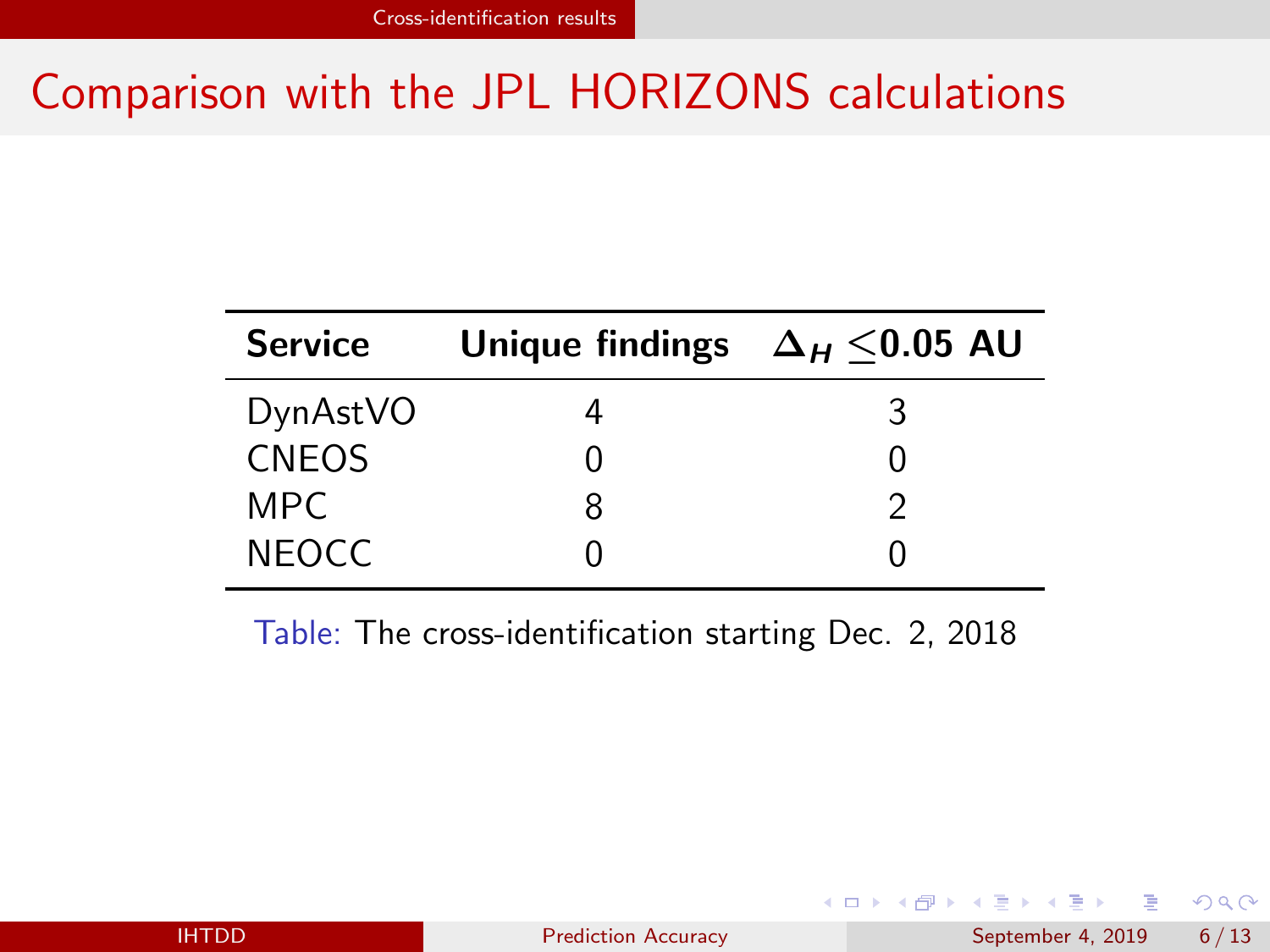## The Venn diagram for cross-identification (Mar. 28, 2019)

The cross-identification of the close approaches within a one-year window: DynAstVO (107), CNEOS (75), MPC (74), NEOCC (103) while the combined set consists of 126 close events.



 $\Omega$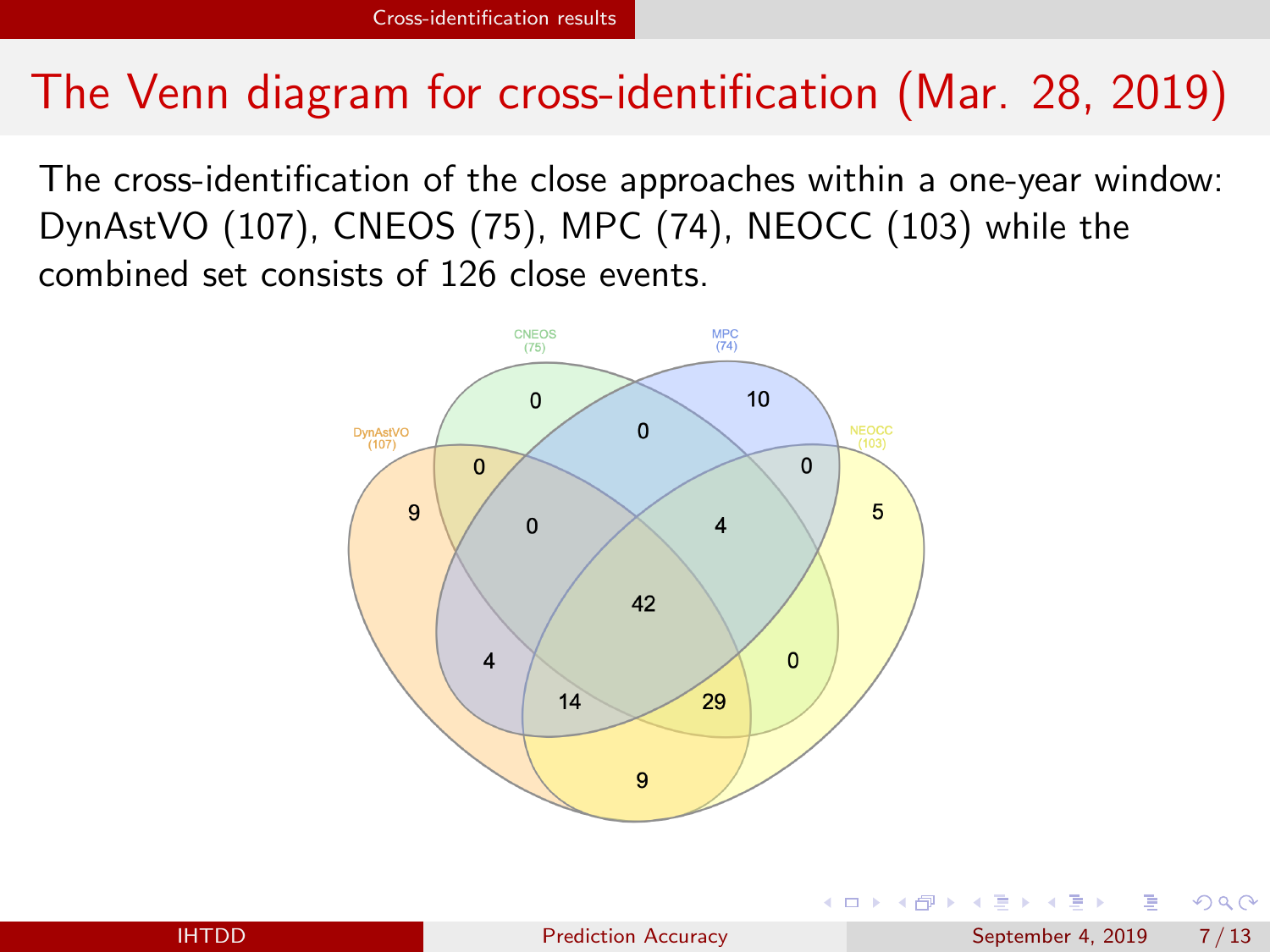## Comparison with the JPL HORIZONS calculations

| <b>Service</b> | Unique findings $\Delta_H$ <0.05 AU |  |
|----------------|-------------------------------------|--|
| DynAstVO       |                                     |  |
| <b>CNEOS</b>   |                                     |  |
| MPC.           | 10                                  |  |
| <b>NEOCC</b>   |                                     |  |

Table: The cross-identification starting Mar. 28, 2018

目

イロト イ押ト イヨト イヨト

 $QQ$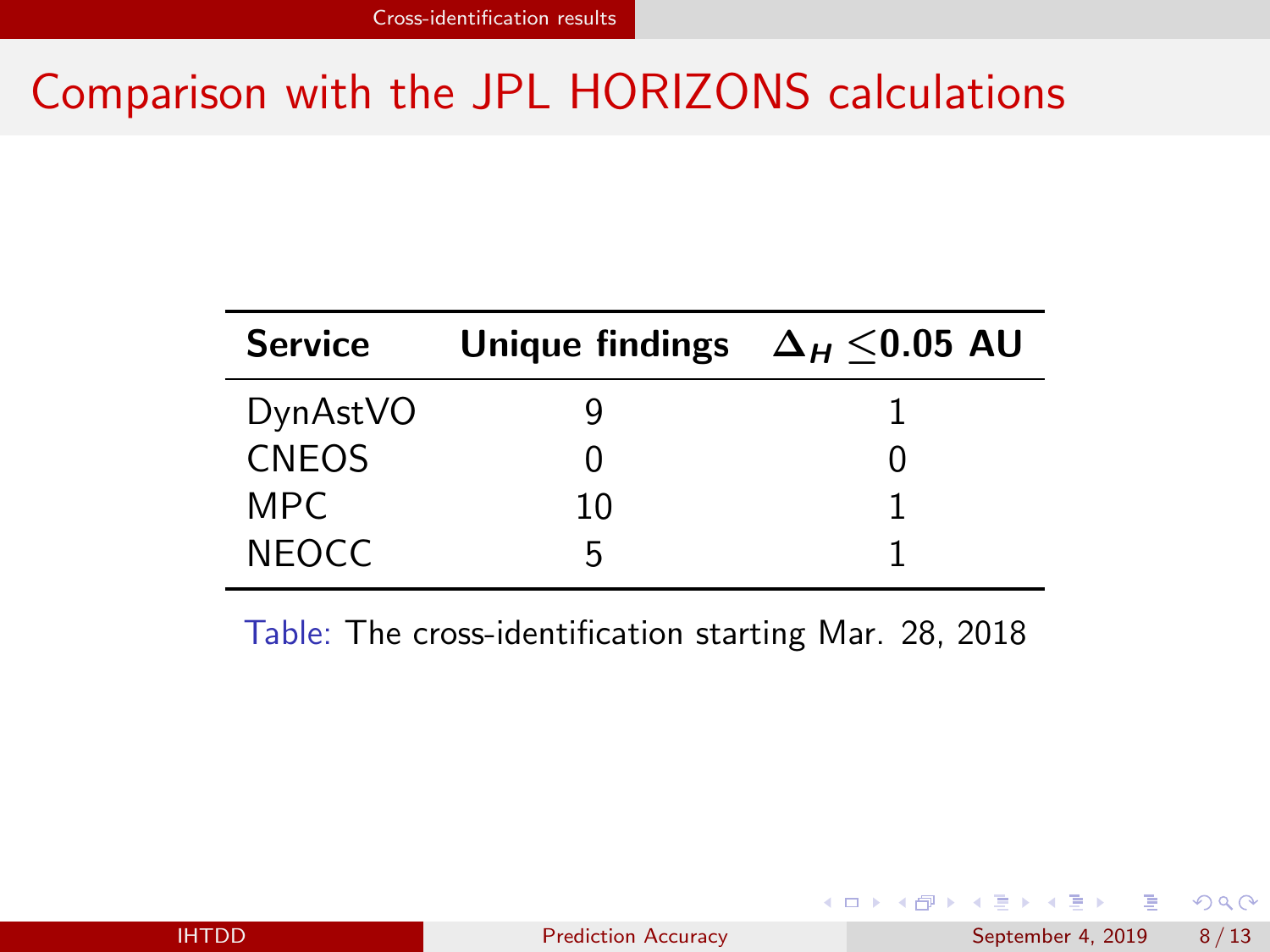## Comparison of the cross-identifications



D.

 $299$ 

イロト イ部 トイモ トイモト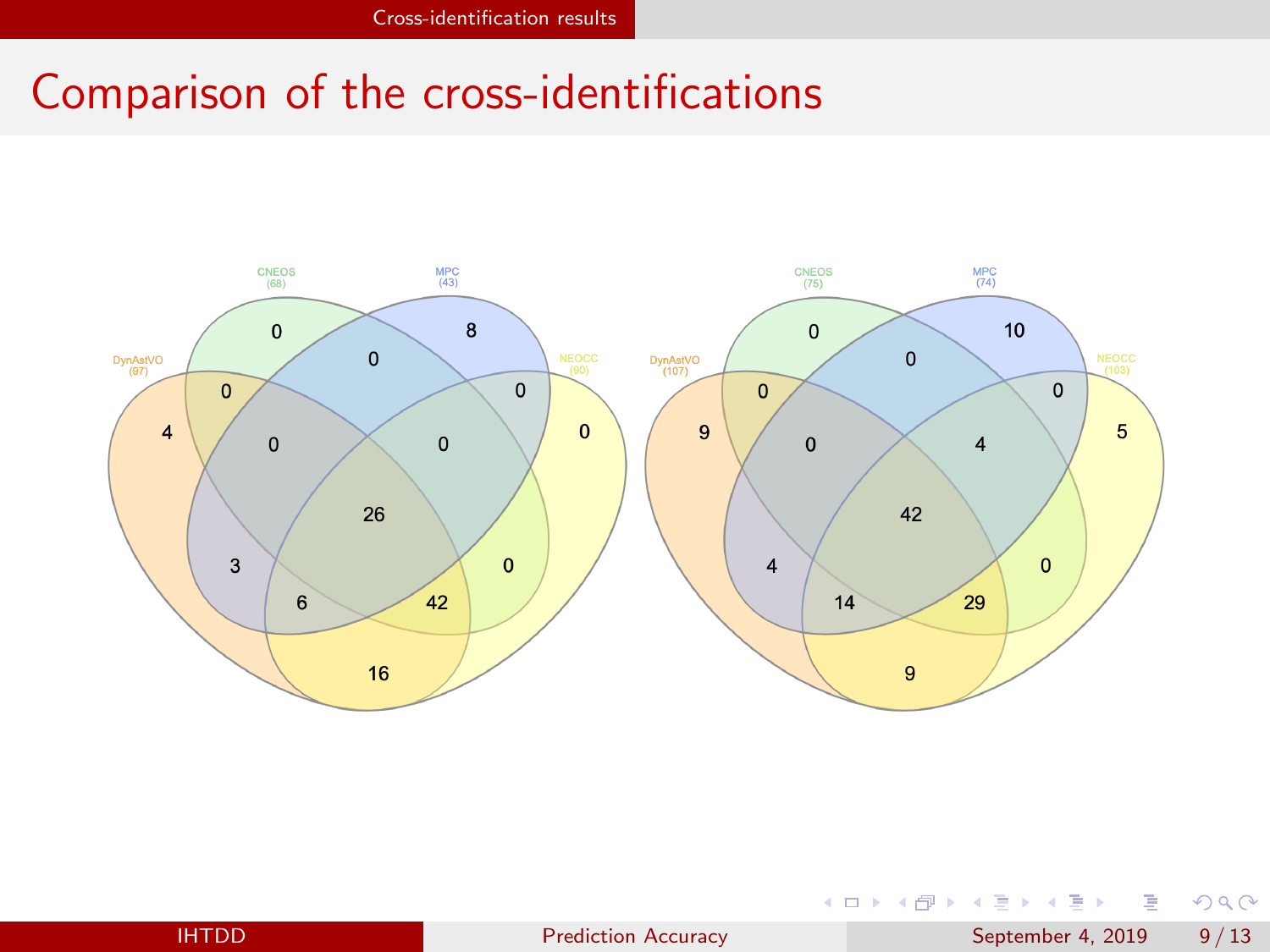### Example

The asteroid 2011 SC25 has been declared by IAU MPC to have a close approach on October 3, 2019, at the geocentric distance 0.04446 AU, the JPL HORIZONS confirms approximately the date and distance of close approach while the DynAstVO propagation gives the date September 22, 2020, with geocentric distance 0.21660 AU (almost one year difference!).

 $QQ$ 

イロト イ押 トイヨ トイヨ トーヨ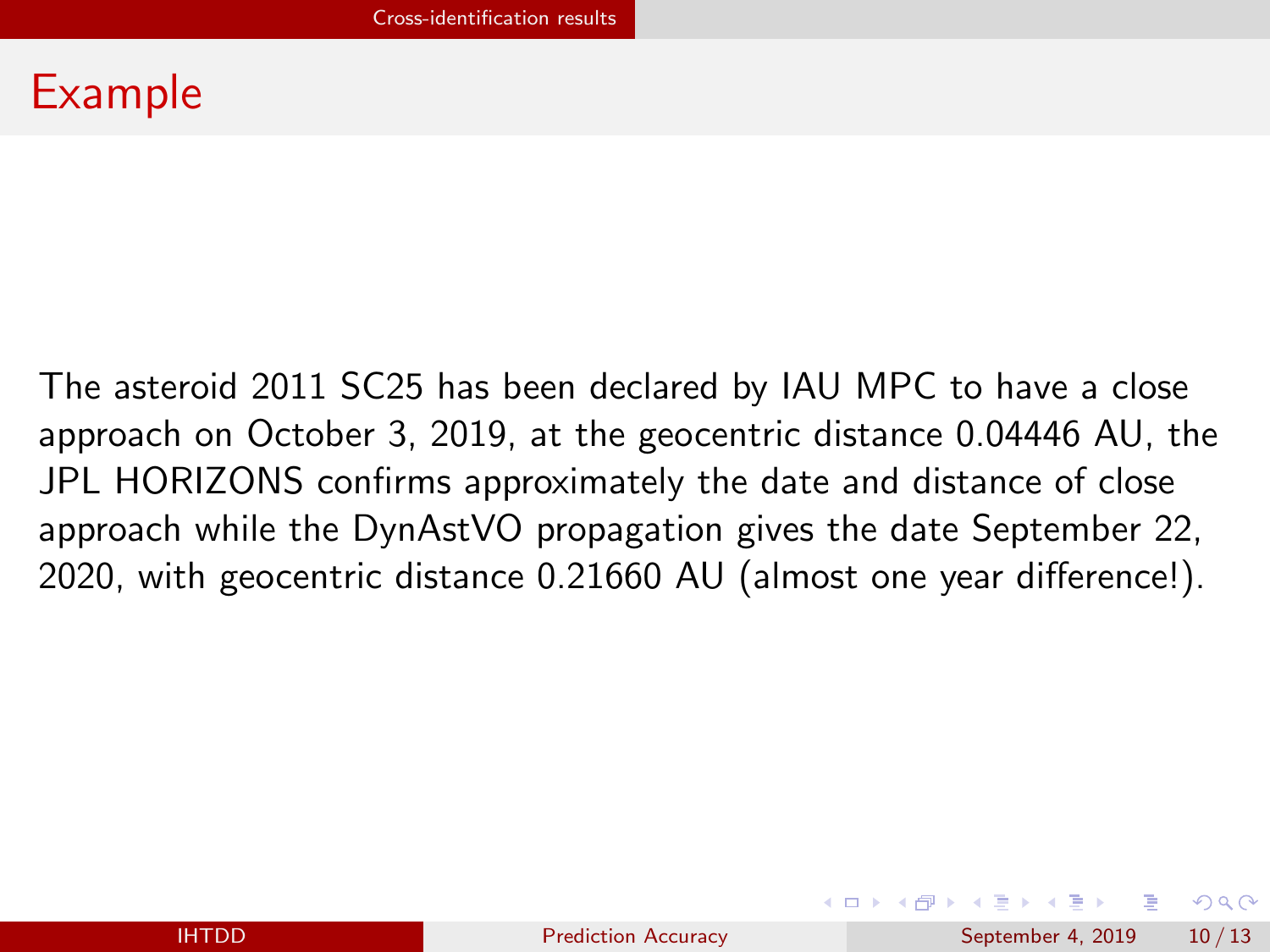### <span id="page-10-0"></span>Discussion and problems

- Different orbital models are used:
- Orbital fitting can use different weights;
- Data set of measurement used can be different (completeness of data sets); this argument can be reduced to the weighting schemes used in orbital fitting; assume all the measurements is available and zero weights are assigned to missing data;
- Low frequency updating the prediction data;
- Different time length of data prediction;
- Search of close approaches failures.

- 30

 $\Omega$ 

イロト イ押ト イヨト イヨト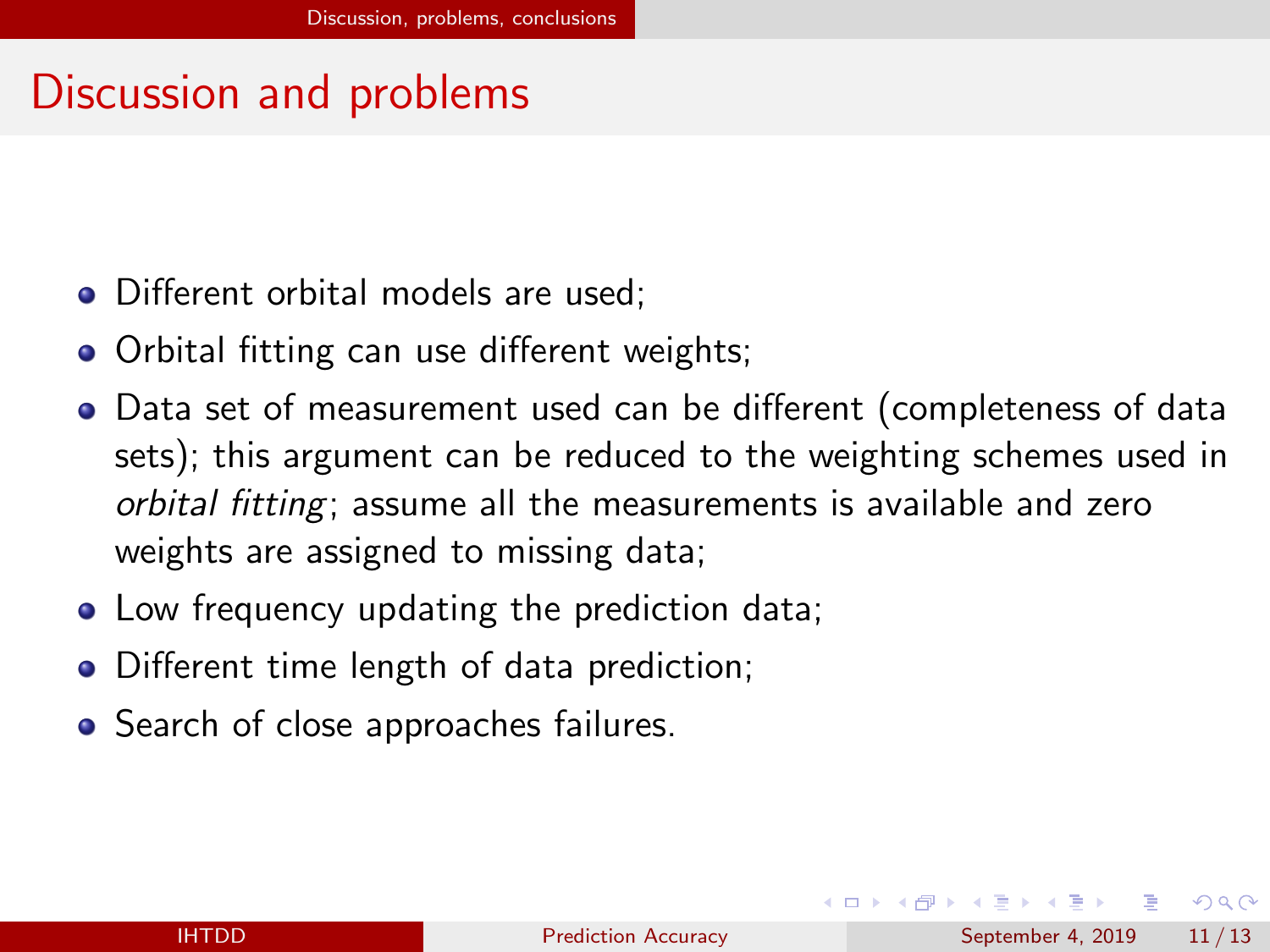### Conclusions

- The predictions provided by all 4 ephemeris services have the same identification for less than  $1/3$  of entries.
- Prediction of close approaches of asteroids results from the application of several algorithms: search of close encounters while the orbital data is available, completeness of the orbital data, dynamical models of motion, the weighting of measurements at the orbital fitting process.
- Reliability of predictions has to be evaluated against measurements or observations. We suggest making additional observations for the asteroids which have been found to have differences both in the asteroid's entry and in the moments and distances of close approaches.

- 3

 $QQ$ 

 $\left\{ \begin{array}{ccc} 1 & 0 & 0 \\ 0 & 1 & 0 \end{array} \right.$